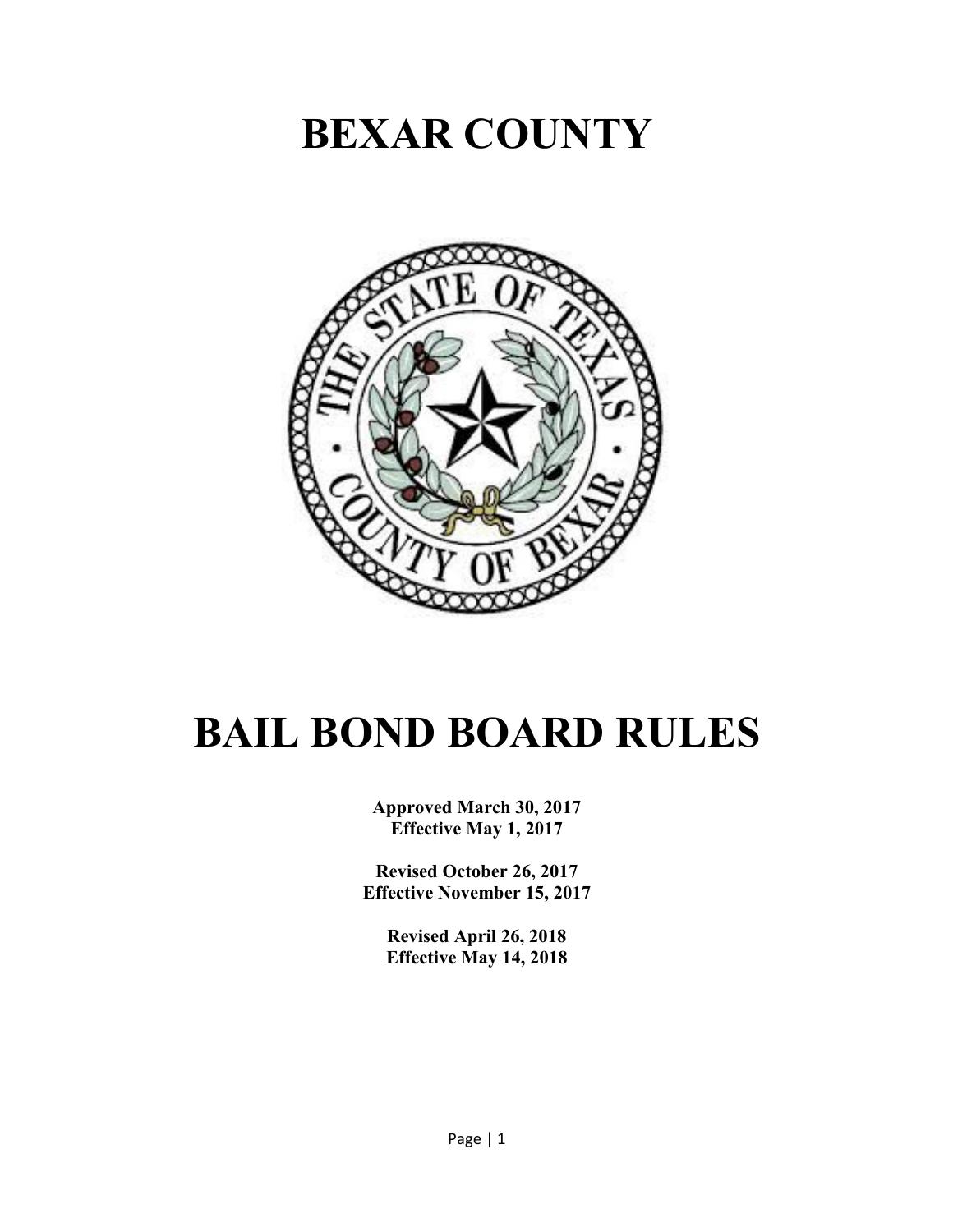# **TABLE OF CONTENTS**

| I. RULES RELATED TO APPLICATION FOR A LICENSE         |  |
|-------------------------------------------------------|--|
| II. RULES RELATED TO AGENTS AND EMPLOYEES OF LICENSEE |  |
| III. RULES RELATED TO PRACTICE OF BAIL BONDSMEN       |  |
| IV. RULES RELATED TO ENFORCEMENT                      |  |
| V. RULES RELATED TO RELEASING CURRENT LIABILITY       |  |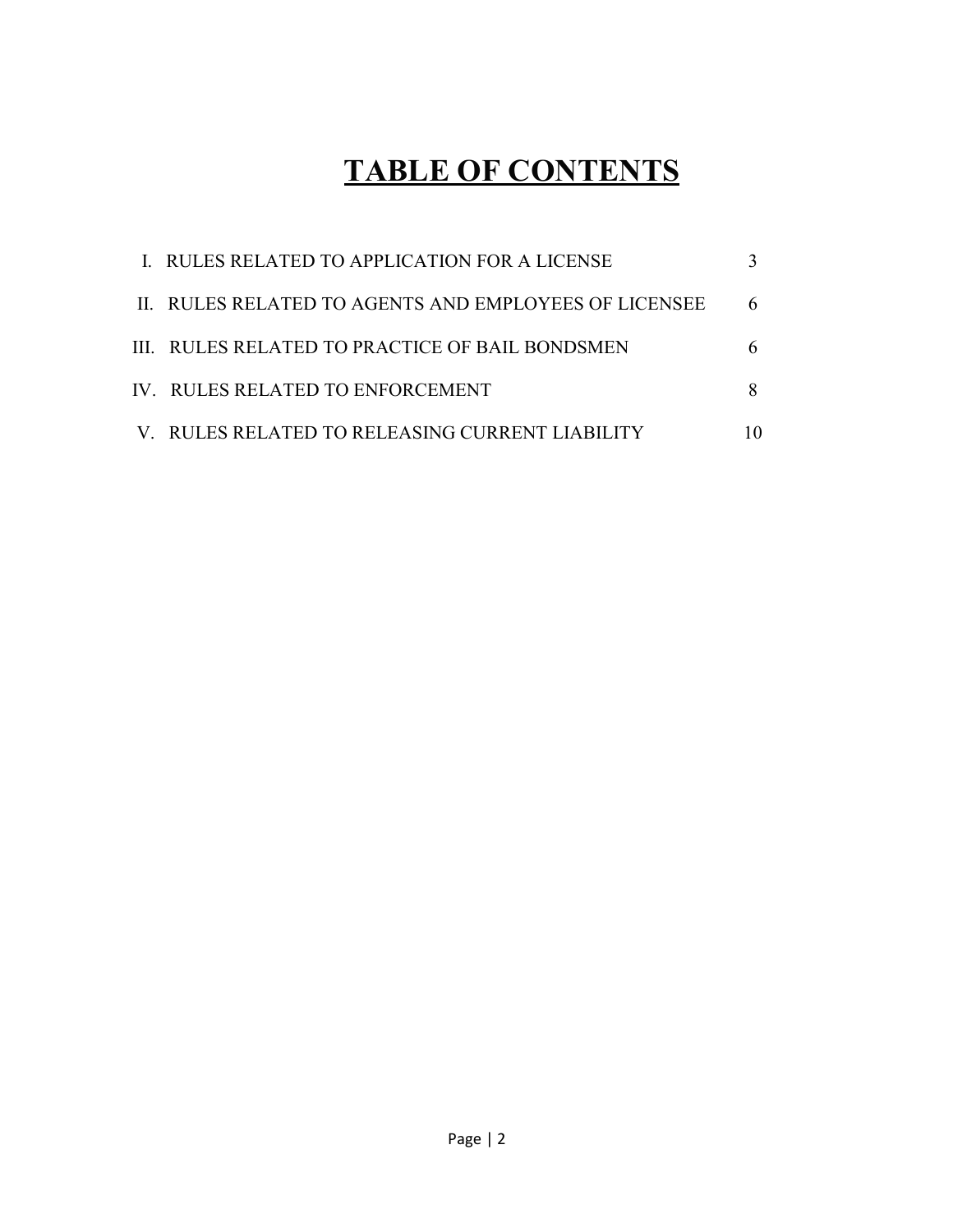The following rules have been adopted by the Bexar County Bail Bond Board (Board). They relate to qualifying Bail Bonds written in and for Bexar County, Texas. Any rule violation can result in such sanctions as the Board may enforce under Texas Law.

# **I. RULES RELATED TQ THE APPLICATION FOR A LICENSE**

- 1. **NUMBER OF DAYS REQUIRED.** Pursuant to Texas Occupations Code (TOC) Chapter 1704, a properly completed application for a Bail Bond License, along with all required attachments must be on file with the Board at least thirty-one (31) days before the License will issue.
- 2. **FEE and REFUND**. The Licensee's or Agent's fee submitted with the Application for an original or renewal license shall be refundable in the event an application is disapproved after deducting costs expended.
- 3. **CHANGE, SUBSTITUTION, OR MODIFICATION OF COLLATERAL**. No collateral of any kind submitted to obtain or renew a License can be changed substituted for, or modified which might affect the Board's right of execution against it, without prior approval by the Board.
- 4. **WITHDRAWAL OF SECURITY**. An Individual bondsman who wishes to withdraw security previously deposited or executed in trust to the Board may be permitted to withdraw such security upon approval of the Board only to the extent that the value of all remaining property or cash deposited or executed in trust is not less than the aggregate total of all outstanding bail bonds executed by the license holder.
- 5. **VALUE OF PROPERTY**. When a Licensee submits real property (ies) as collateral, the total for all properties combined must have a minimum appraised value of fifty thousand and 00/100 dollars (\$50,000.00) and must be appraised as required by TOC Chapter 1704.
- 6. **REAL PROPERTY AND DEEDS**. Real property deeded in trust to theBoard must meet the following requirements:
	- A. **LIENS, SALE, AND LOCATION.** All property deeded in trust to the Board shall be located in Bexar County, or in a county contiguous to Bexar County, Texas; must not be homestead property, or any other property exempt from forced sale; and shall be fully paid for and free and clear from all liens and encumbrances.
		- (1) Grantor (applicant) shall be sole owner of the submitted property. Husband and wife shall be defined as a single entity; thus, a husband and wife recognized by the Board may be "sole" owners of real property.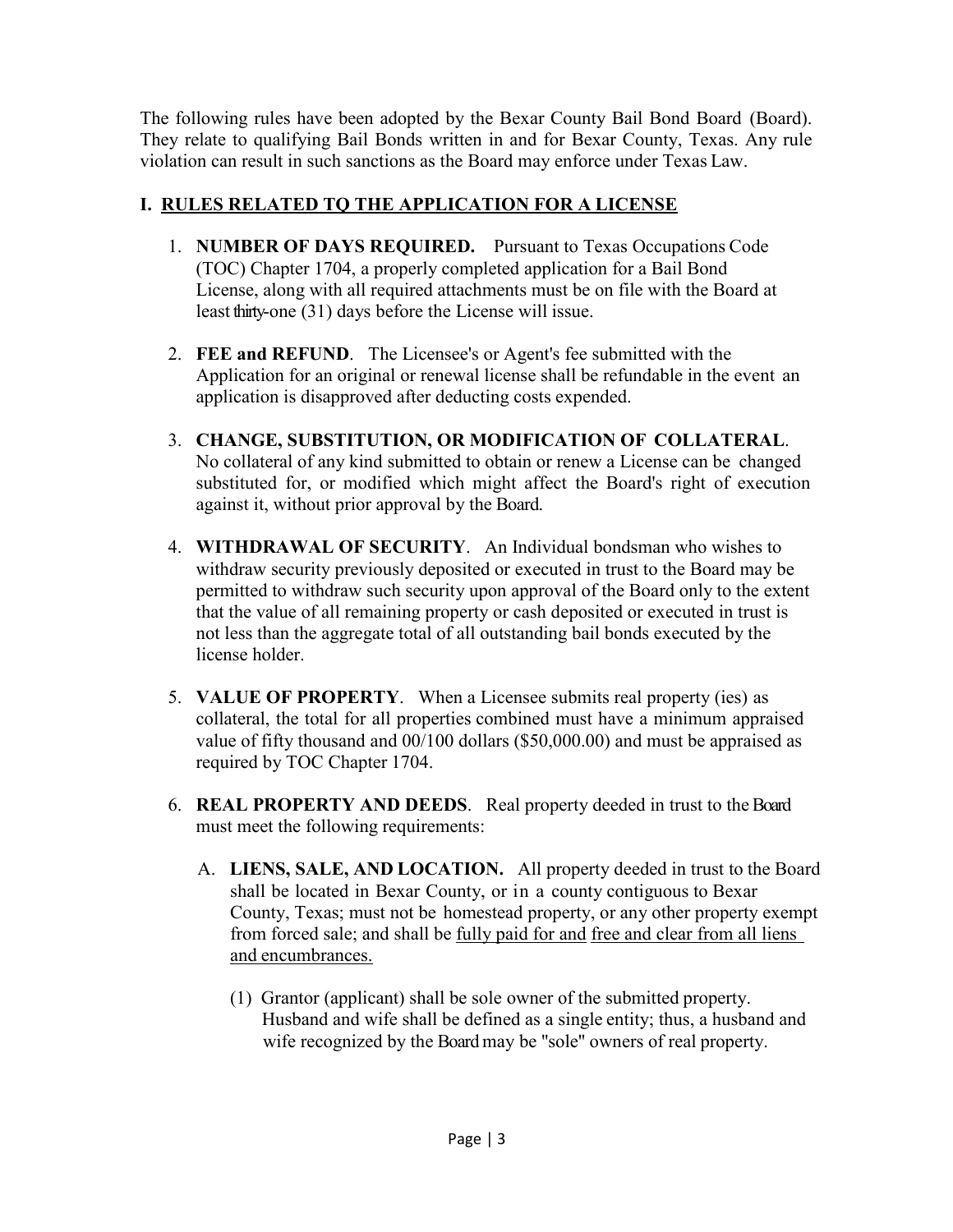- (2) Grantor shall submit a separate deed of trust for each separate property proposed as security.
- (3) Grantor shall submit with each deed of trust an attached statement certifying that he (she), the Grantor, is sole owner of said property and that that property is not obligated by any unfiled warranty deeds, bills of sale, or by any other agreement, written or oral, which could jeopardize the State's clear title to that property should forfeiture and execution occur.
- (4) Grantor shall furnish the date upon which he (she) acquired the property.
- (5) Grantor shall indicate by what means he (she) acquired the property.
- (6) Grantor shall provide the name of the person from whom he (she) acquired the property.
- (7) Grantor shall furnish the File Numbers Volume, and Page of the warranty deed by which he (she) acquired the property.
- (8) Grantor must submit property for security at least thirty (30) days prior to the Board meeting in which the item will be considered. The Administrator will complete the necessary search in advance of the Board meeting. When submitting out of county property, grantor must provide a certified statement that the property is free and clear of liens and encumbrances. If grantor is not able to obtain a certified statement from the county where the property is located, the grantor shall provide a sworn statement that the property is free and clear of all liens and encumbrances.
- B. **APPRAISAL.** All submitted real estate must be appraised by a real estate appraiser as more fully described in TOC Chapter 1704.

#### **An appraisal submitted with a new or renewal application shall be valid until the next renewal application after itssubmission.**

- (1)Licensee may submit a new appraisal at his (her) discretion and the value of the posted security altered, subject to approval by the Board at its next scheduled meeting.
- (2) The Licensee must provide written notice within thirty (30) days to the Board anytime that any radical change in the real estate market, damage to property by fire, accident, vandalism, natural or man-caused catastrophe, or neglect has rendered the appraisal on file inaccurate. The Board shall have the power to demand that the Licensee must submit a new appraisal or reduce the value.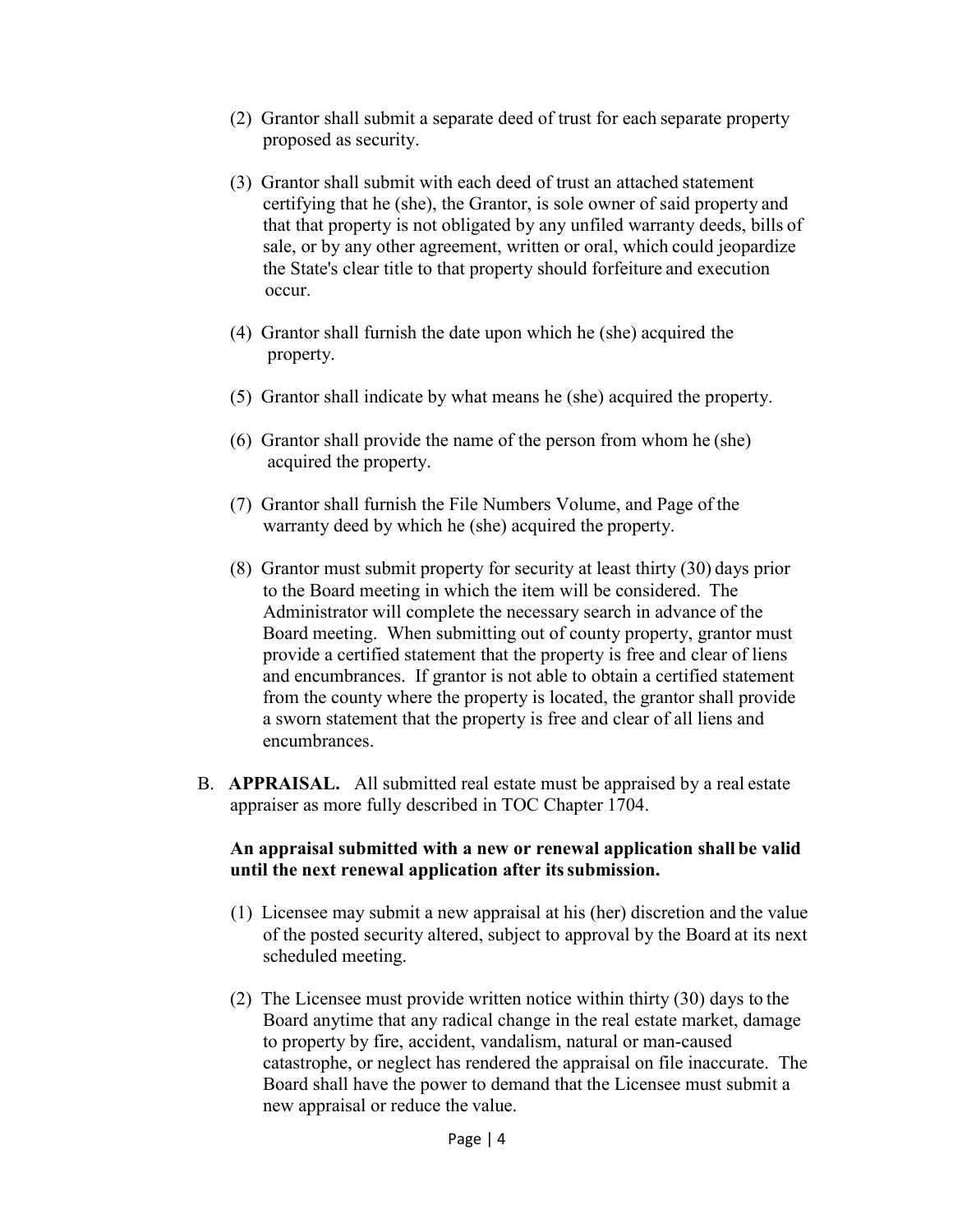- C. **TAXES**. Photocopies of all official tax receipts for State, County, City, and School District taxes through the previous year shall be timely submitted to the Administrator no later than March  $1<sup>st</sup>$  of each year. Failure to submit tax receipts will result in being placed on the following month's agenda for Board discussion and appropriate action. Licensee shall be notified.
- D. **DEED OF TRUST REQUIREMENTS**. Any Deeds of Trust shall be executed to the Board as Grantee to be recorded with the County Clerk in the County where the property is located. Prior to recording, the Deed of Trust must be approved as directed by the Board. The original or Certified Copy of the recorded Deed of Trust will be held and secured as directed by the Board.

 **The original Deeds of Trust and appraisals shall, upon approval of License Renewal, become part of and parcel to the new application.**

- 7. **REQUIREMENTS FOR SURETIES WHO SUBMIT A CERTIFICATE OF DEPOSIT AS SECURITY.** When a Surety elects to submit a certificate of deposit as security, the Assignment of Certificate of Deposit to the Board (hereafter "New Assignment Form") (see Board website for form) shall be completed and submitted to the Bexar County Clerk, along with all certificate of deposit documents provided by the financial institution.
- 8. **ASSUMED NAMES**. Each Licensee or Agent for a Corporation or other business entity which uses an assumed name must submit to the Board a valid assumed Name Certificate or Certified Copy thereof properly filed with the Bexar County Clerk's office. The Licensee or Agent must be the Applicant for the Assumed name Certificate. No License may be issued in an assumed name if that assumed name already exists in the county and there is any liability pending whatsoever against that assumed name.
- 9. **EXPIRATION DATE OF LICENSE**. Pursuant to TOC Chapter 1704, licenses expire at different lengths of term depending on the number of consecutive years a license has been issued and renewed. The expiration date whenever a license is to expire is always the last day of the month of expiration.

# 10. **DEFINITION OF "GOOD STANDING".** Good Standing means:

- A. Licensee enjoys a reputation in the community of good social, moral, and ethical standards, and shall be known to maintain his/her business in a manner valid; sufficient in law; effectual; unobjectionable; sound; responsible; solvent; able to pay any amount specified.
- B. Must be in compliance with TOC Chapter 1704 and Board Rules.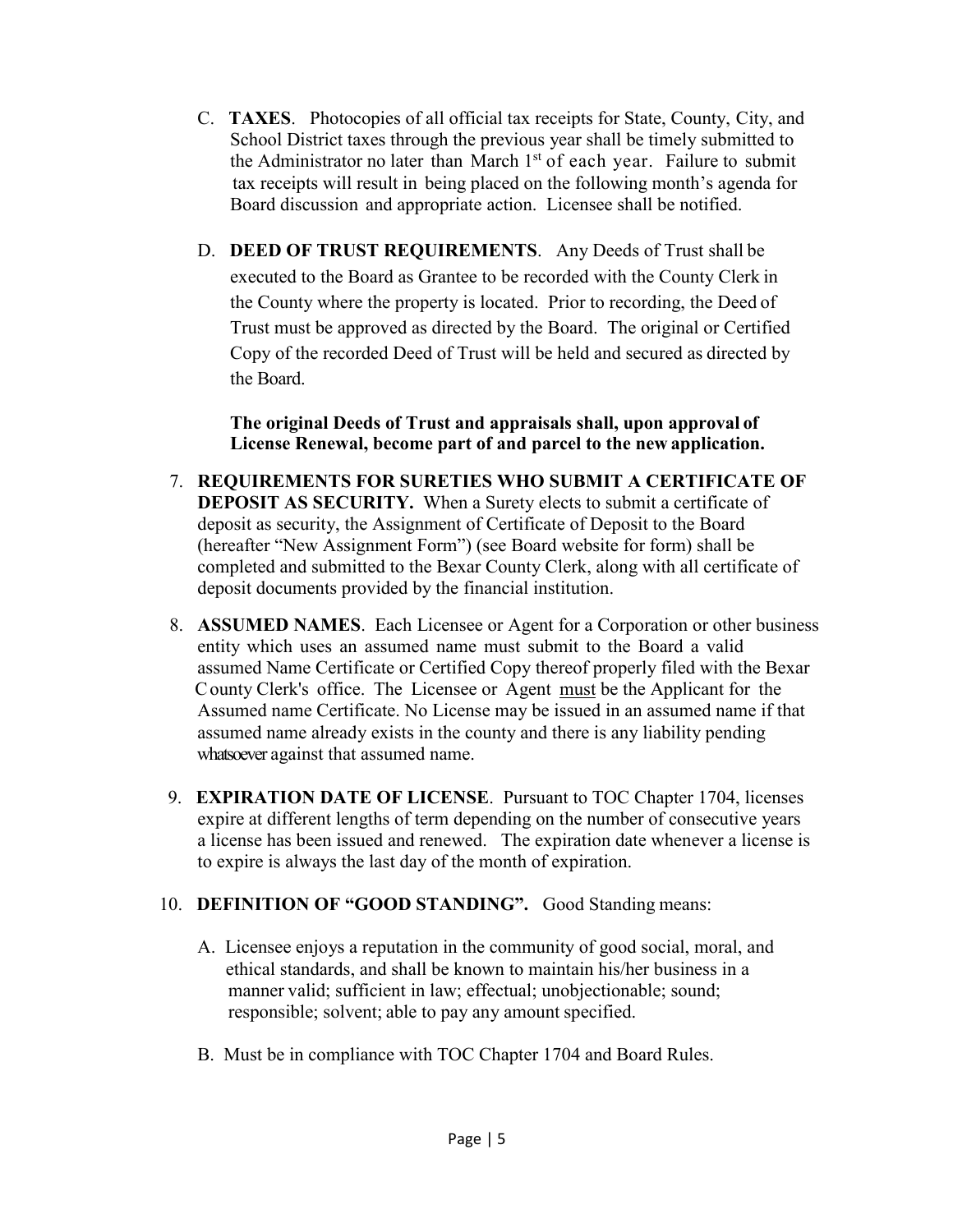#### **II. RULES RELATED TO AGENTS AND EMPLOYEES OF LICENSEES**

- 1. **ID CARDS**. Prior to hiring any employee, Licensees shall be required to provide to the Board for approval, through the Bail Bond Board Administrator, the names (and other background information described below) of all employees intended for hire and who will be involved in the "bonding business" or "bail bond business" as defined in TOC Chapter 1704, including all persons to be employed by the Licensee after the issuance of an original or renewal License whose names do not appear in the Applicant's original and/or renewal Application on file. Other background information to be provided for each intended employee includes the following: two (2) color passport type photographs, fingerprints, a background check through DPS, and three (3) letters of recommendation, each from a person who is reputable and has known the intended employee at least 3 years and believes him/her to have a reputation for honesty, truthfulness, fair dealing and competency (using a Letter of Recommendation form provided by the Administrator). All approved Licensees, Agents and Employees will be issued an ID card. This rule applies to all types of employees, including paid or unpaid, parttime or full-time, and all employees are considered agents and the responsibility of the Licensee, who shall be held accountable for any violation of the Bail Bond Rules and/or TOC Chapter 1704 by their agents or employees. Once an employee is no longer employed, the licensee shall submit written notification, along with the employee's ID card (or written explanation if unable to provide ID card), to the Bail Bond Board Administrator within (seventy-two) 72 hours. (**This rule amended on October 26, 2017**)
- 2. **CORPORATE AGENTS AND INDIVIDUAL LICENSEES.** Only Corporate Agents and Individual Licensees shall be authorized to sign Bail Bonds.

#### 3. **CORPORATION REVOCATION OF AGENT'S POWER OF ATTORNEY.**

A Corporation may only revoke its Power of Attorney designating an agent by providing written notice to the Board.

4. **PARTNERSHIPS.** Partnerships are prohibited by the Board.

#### **III. RULES GOVERNING PRACTICE**

- 1. **BAIL FORMS**. Bail in Bexar County shall be posted only on the applicable forms adopted by the Board.
- 2. **PLACE OF ACCEPTANCE.** All Bail Bonds shall be accepted only in locations designated by the Sheriff of Bexar County, Texas.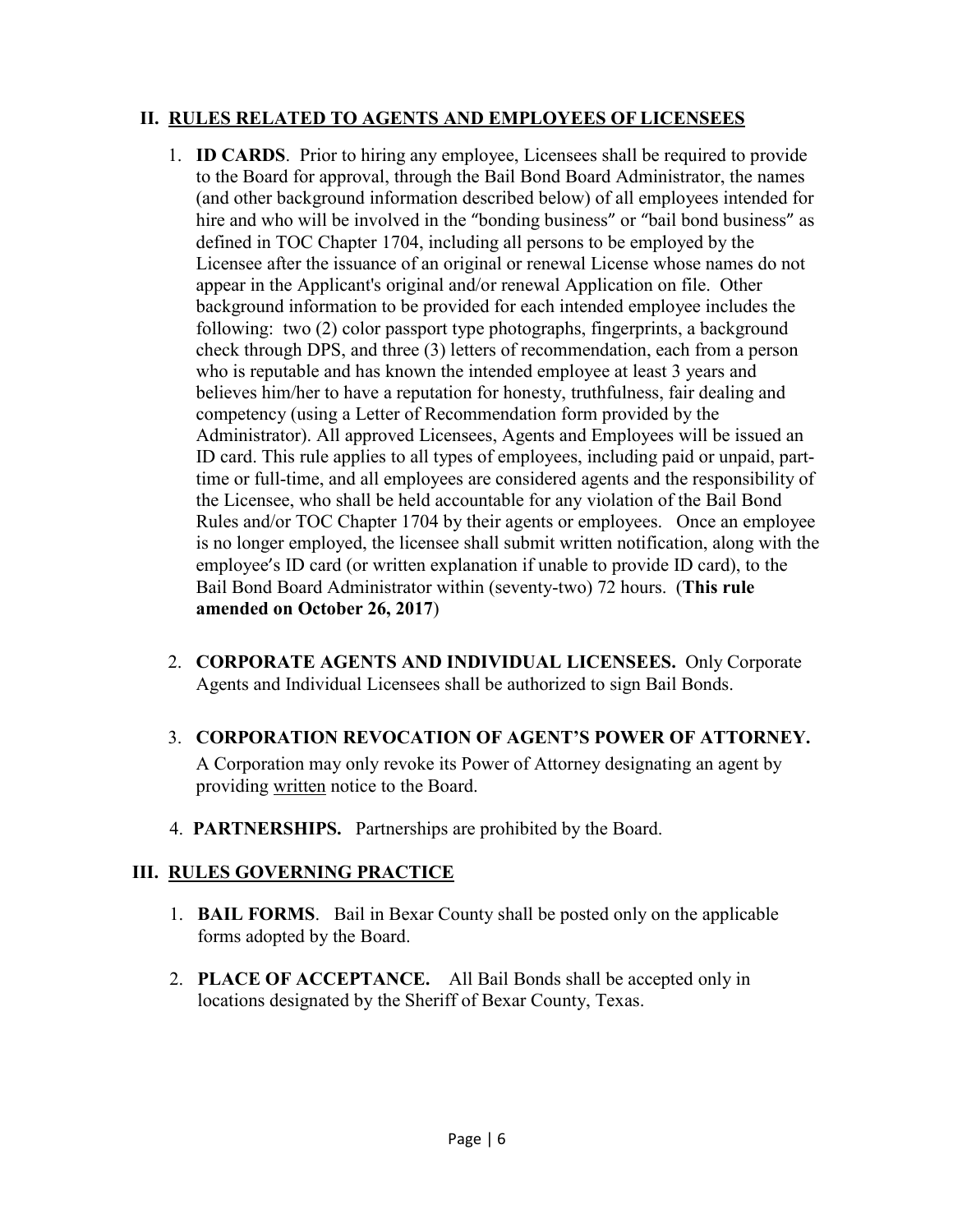- 3. **REFERRALS.** No Licensee shall pay or receive money or other thing of value which, when combined with any money or security paid as a Bail Bond Fee or held for the assurance of the principal, exceeds the face value of the Bond. No Licensee or Agent of a Licensee shall pay a referral fee to another Licensee or Agent of a Licensee without providing a written notice of the referral fee to the principal.
- 4. **SOLICITING, REFERRING, OR CONDUCTING BUSINESS BY NON- LICENSEES**. No person, firm, or corporation that is not licensed to make Bail Bonds may use a phone number, address, or advertising of any kind to solicit or refer business to a Licensee. Further, no Licensee may use a phone number or address or office of a non-license to conduct any Bail Bond business.
- 5. **BOARD APPROVAL AS TO PLACE AND/OR ADVERTISING OR SOLICITING**. No Licensee may use a phone number, address, or name to advertise or solicit Bonds or maintain any separate phone numbers without prior approval of the Board.
- 6. **IDENTIFICATION CARD.** An Identification card issued to the Licensee, Agent, or Employee must be presented to the Bonding Desk at the time the Bail Bonds are presented.
- 7. **RECEIPT REQUIREMENTS (INITIAL AND ANY SUBSEQUENT RECEIPTS).** All receipts for the making of Bail Bonds, in addition to the requirements described in TOC Section 1704.305, shall include the following information:
	- A. Name of Company making the bond;
	- B. Date of the Transaction, and a Receipt number;
	- C. Whether the property or money is payment for a bail bond fee or held as security for principal's appearance in court;
	- D. All entries on the receipt will be legible;
	- E. The Following message will be printed with font size of at least 12 on each receipt:

#### **"IF YOU HAVE QUESTIONS CONCERNING YOUR BAIL BOND, PLEASE CALL THE NUMBER FOR THE BAIL BOND COMPANY SHOWN ON THE FRONT OF THIS RECEIPT OR THE BEXAR COUNTY BAIL BOND BOARD AT (210) 335-3933."**

 8. **ADVERTISING NAMES**. Licensees shall not be allowed to advertise by any means, manner or form, in any name other than the name which has been issued a License.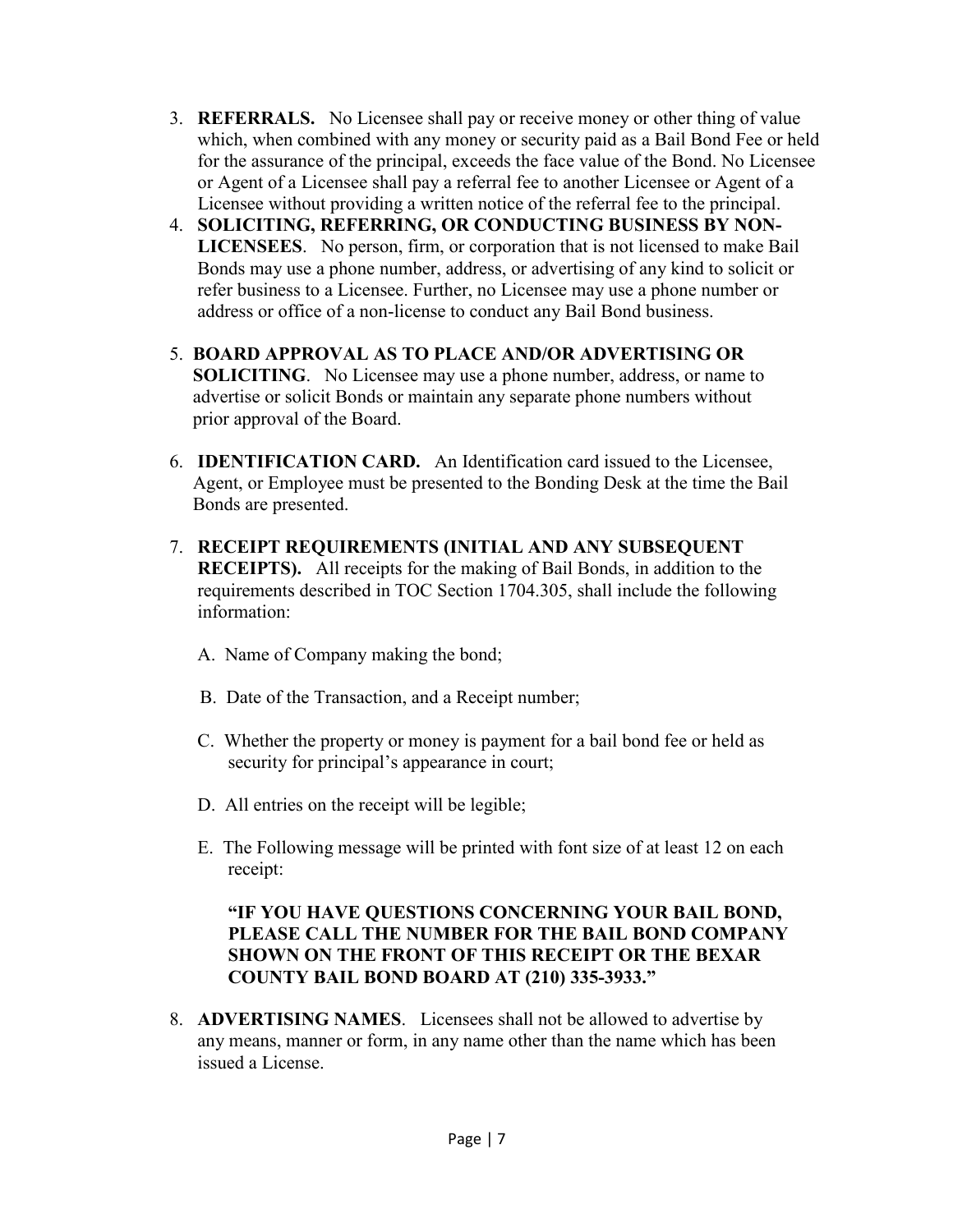- 9. **MULTIPLE INDIVIDUAL LICENSES.** No more than one (1) Individual Bail Bond License will be issued to any person.
- 10. **DISCLOSURE STATEMENT REQUIRED**. A Disclosure Statement is required for each bond transaction. All Disclosure Statements have at least the following information, and a copy given to the person making the payment or transferring the property:
	- A. Name, Address, Phone Number of Company making the bond;
	- B. Name of principal in the case;
	- C. Cause Number;
	- D. Name of person making the payment or transferring the property;
	- E. Disclosure of any referral fee paid to any individual or entity;
	- F. Total fees paid in connection with the execution of the bond;
	- G. If fees not paid in full at time of execution of bond:
		- (1) The amount of the down payment;
		- (2) The balance due; and
		- (3) Any payment arrangements.
	- H. If any property including money is held as security for the appearance of the principal:
		- (1) A description of the property;
		- (2) The estimated value of said property; and
		- (3) The conditions under which the money or property will be returned.
	- I. The following message will be printed with font size of at least 12 on the Disclosure Statement: **"IF YOU HAVE QUESTIONS CONCERNING YOUR BAIL BOND, PLEASE CALL THE NUMBER FOR THE BAIL BOND COMPANY SHOWN ON THE FRONT OF THIS RECEIPT OR THE BEXAR COUNTY BAIL BOND BOARD AT (210) 335-3933."**

# **IV. RULES RELATING TO ENFORCEMENT.**

 1. **APPLICABILITY OF CHAPTER 1704**. Any Procedures and Practices not specifically covered by these Rules shall be governed by TOC, Chapter 1704, and the Texas Code of Criminal Procedure, and all Licenses are hereby placed on notice that ignorance of the Law and these Rules and Regulations is no excuse or defense to the Suspension of and/or Revocation of his/her License.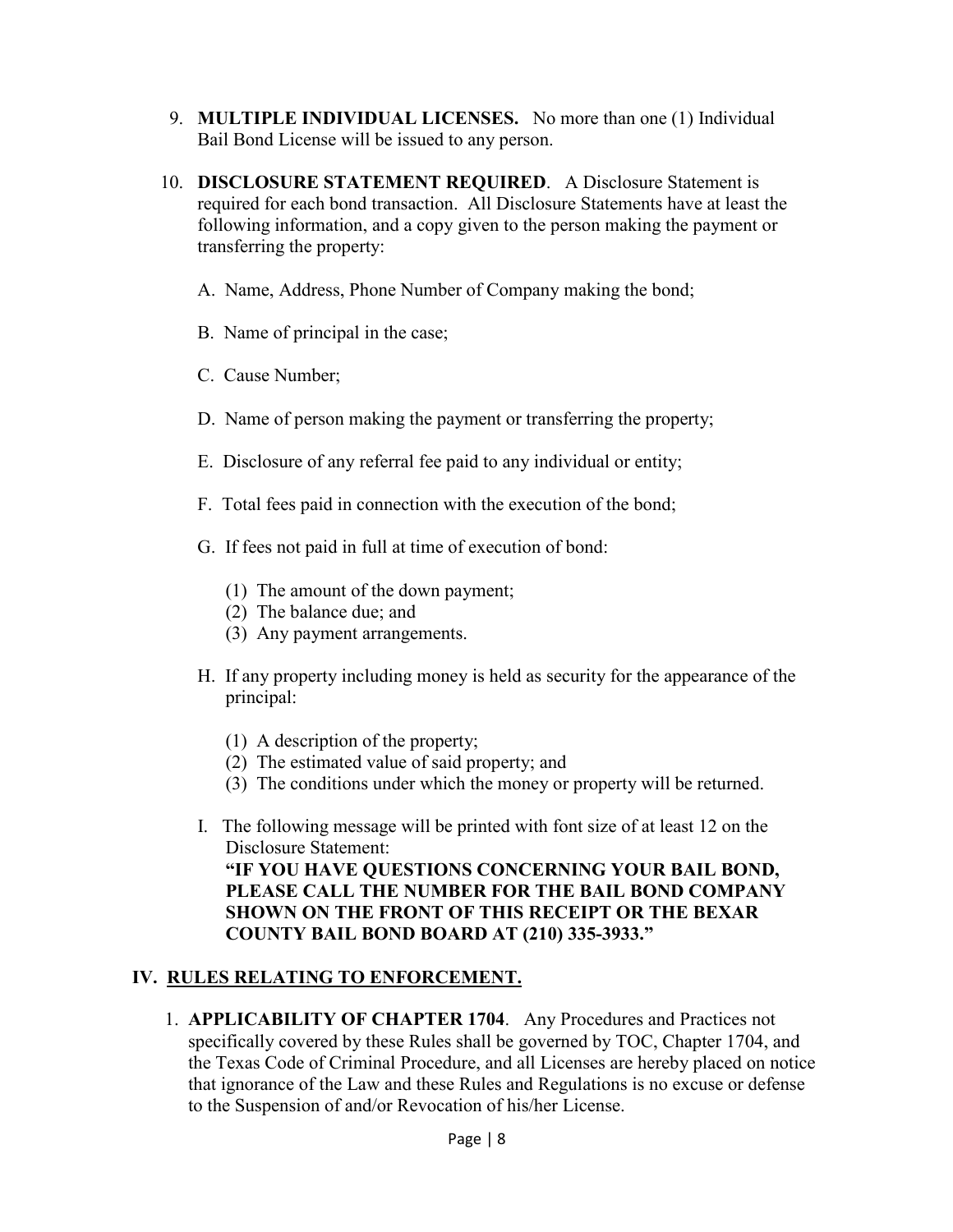2. **VIOLATION OF RULE OR REGULATION**. A Violation of any of the Rules or Regulations of the Board or the Laws of the State of Texas or the United States shall be considered as grounds for Suspension and/or Revocation of any License as a Bail Bondsman.

# 3. **INVESTIGATION AND EXAMINATION OF APPLICANTS AND**

 **LICENSEE.** The Board, its Administrator, or any person designated by the Board may investigate and conduct sworn Voir Dire Examinations in Application of, and/or renewal of Licenses and into other matters, such as but not limited to, violations of any Laws, Rules, or Regulations by Licensees or License Applicants, and all matters relating to the Industry of Making Bail Bonds and Violations of the Texas Bail Bond Laws and Bexar County Bail Bond Rules by Licensees and Non-Licensees.

- 4. **DEFAULT OF FINAL BOND FORFEITURE**. Where an Individual or Corporate Licensee holds more than one (1) License and is in Default on any Final Bond Forfeiture judgment on any of the Licenses; only the License which is in default shall be suspended until satisfaction of the default is made.
- 5. **BEXAR COUNTY BAIL BOND BOARD MEETINGS.** The Board will meet on the last Thursday of each month and at such time as the Chairman shall deem appropriate in accordance with Texas Law.
- 6. **APPLICABILITY OF RULES AND REGULATIONS**. These Rules and Regulations will become effective after the required notice is complied with and shall apply to all new and current Licensees. To renew the License, those persons must meet the Requirements of the Rules as amended.
- 7. **SOLICITING**. In pursuance of TOC Chapter 1704, the Board hereby expressly defines certain forms of advertising and conduct as constituting Soliciting.

# **A. DEFINITIONS:**

# **IN THIS REGULATION**

(1) "Solicit" means to seek, urge, entice, incite, request, offer, ask, endeavor or undertake to obtain, create or develop a relationship related to the bonding business either directly or indirectly by any means, whether done in writing or by use of any other method of communication. To "Solicit" as defined by these rules does not require the passage of money or other consideration from one person to another nor does it require a bonding transaction to either by initiated or completed.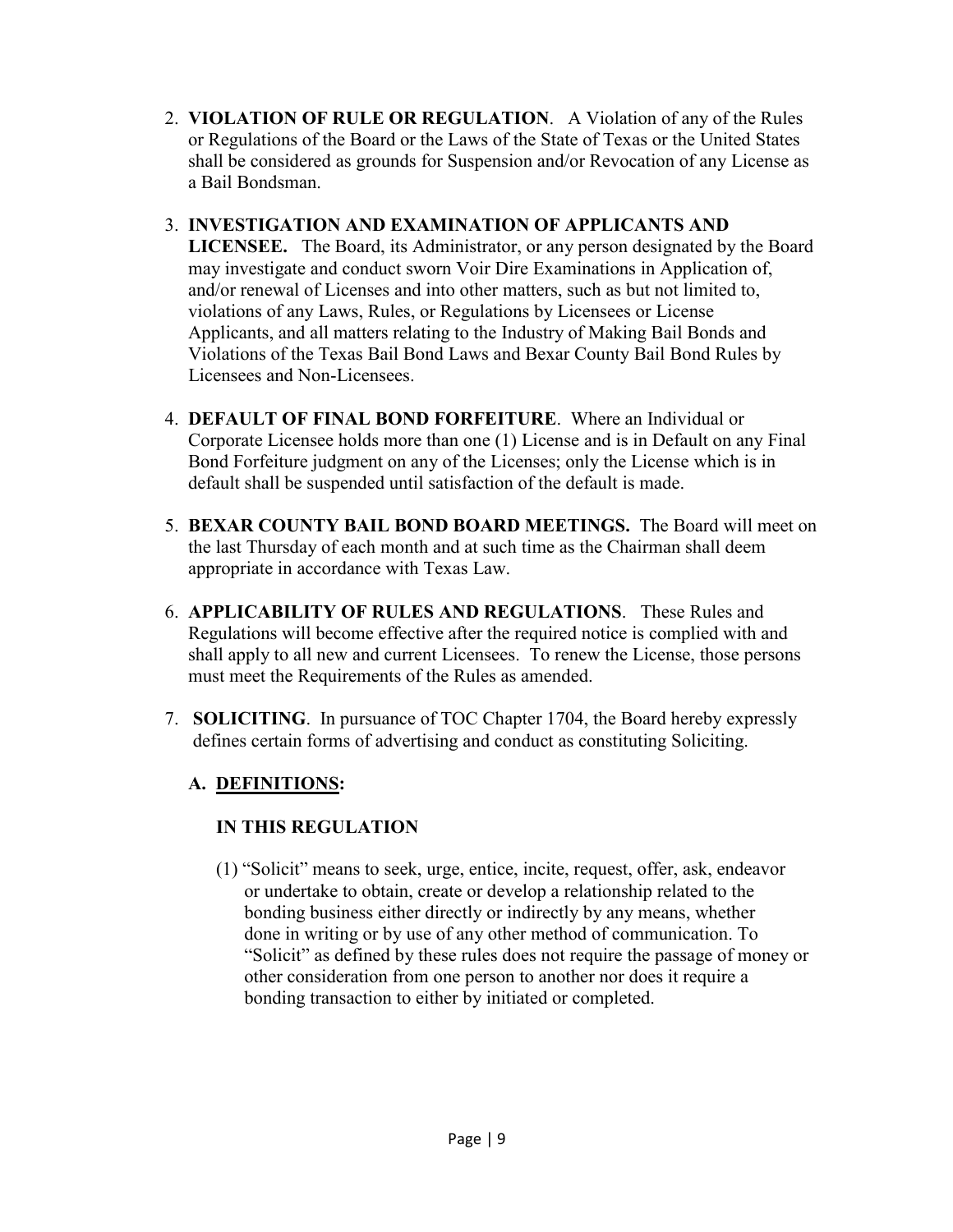- (2) ''Building where Prisoners are Processed or Confined includes but is not limited to any rooms within the Bexar County and City of San Antonio Jail Central Magistrate at 401 S. Frio and/or 200 North Comal, San Antonio, Texas; the Bexar County Courthouse on Main Plaza and/or Cadena Reeves Justice Center and/or Paul Elizondo Tower, San Antonio, Texas.
- (3) ''Advertise'' means to advise, announce, appraise, give notice of, notify, publish, inform (either directly or indirectly) or otherwise use any means or method to attract attention from the public by use of any type of communication, whether oral or written, for the purpose of seeking to develop or create in another an interest in or awareness of a particular Licensee, Agent or other entity engaged in the bonding business.

# **B. RESTRICTIONS:**

#### **Any License may be suspended or revoked by the Board for:**

- (1) Distributing or displaying in any building where any prisoners are processed or confined, any materials which advertise or identify a particular Licensee, Agent or other entity engaged in the bonding business. These prohibited materials include, but are not limited to, placards, signs, handbills, billboards, stickers, professional calling cards and clothing which advertise or identify a particular Licensee, Agent or other entity engaged in the bonding business.
- (2) Initiating any contracts or conversations with any prisoners or a person acting on his/her behalf in any building where prisoners are processed or confined.
- 8. **DEFERRED ADJUDICATION AND LICENSEE'S LIABILITY.** For the purpose of relieving a person executing a bail bond from liability, deferred adjudication community supervision is a final disposition of the case.

# **V. RULES RELATED TO RELEASING CURRENT LIABILITY**

- **1. Releasing Liability of Out of County Bonds from the Bexar County Bond Tracking System**. In order to better manage the Bexar County Bond Tracking System, the following will apply regarding the releasing of liability of out of county bonds from the system:
	- A. When a surety's out of county bond has been placed onto the Bexar County Bond Tracking System and the bond has not been on the system for more than four (4) years, the following documentation maybe presented to the District Clerk (bond forfeiture clerk) to have the bond removed from the system:
		- A print out from the originating county's internet website reflecting the closed liability on the bond and/or closed disposition of the case;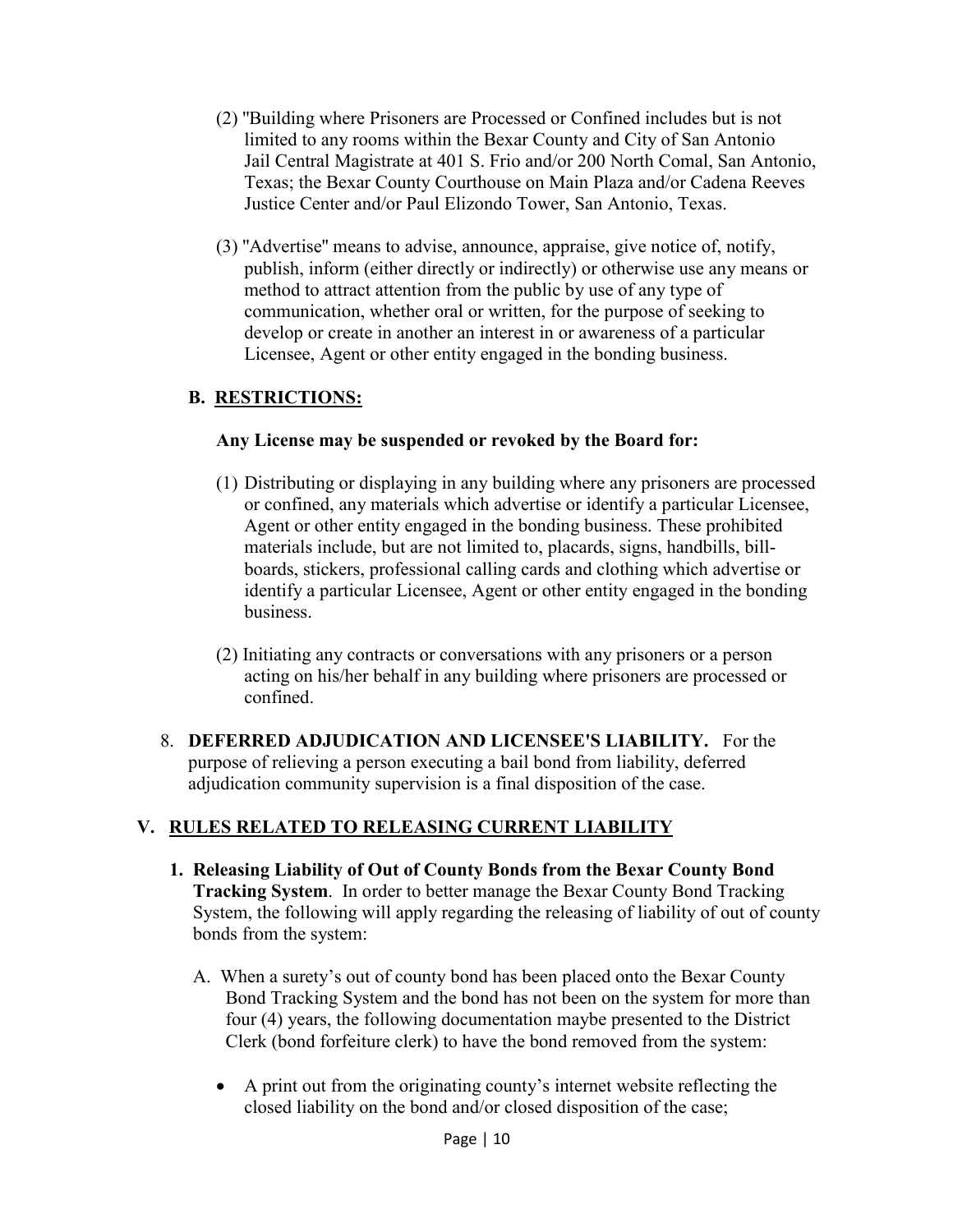- Any documentation (original, copy or faxed) of the originating county's court documentation reflecting the closed liability on the bond and/or closed disposition of the case;
- B. When a request is made to the District Clerk, along with the item(s) listed in letter (A) above, an affidavit in the format approved by the Board must be attached to each request.
- C. When the out of county bond has been on the system longer than four (4) years, no other documentation is necessary, as required in (A) and (B) above. A request may be made to the District Clerk in the form of a list of principals' names with the corresponding civil and criminal case numbers, bond numbers, and originating county names. Each request is limited to no more than ten (10) bonds per list. The clerk will notify the bondsmen when it has been updated to submit further requests. This limitation is for the benefit of the District Clerk in managing the quantity of request.
- D. Removal of any out of county bonds from the Bexar County Bond Tracking system in no way affects the other county in collection of any outstanding judgment(s). Additionally, removal of any out of county bonds from the system will not prohibit the Board from addressing with the Surety any outstanding judgments and/or delinquency of debts in other counties.
- **2. Releasing Liability of San Antonio Municipal Court Bonds from the Bexar County Bond Tracking System.** In order to better manage the Bexar County Bond Tracking System, the following will apply regarding the releasing of liability of municipal court bonds from the system:
	- A. When the municipal court bond has been on the system longer than four (4) years, no documentation is required. The bondsman shall provide the following information listed on a form provided by the Administrator: the Bond tracking #**,** Defendant's name, SID #, amount, bond date and case **#.** Each request is limited to no more than twenty (20) bonds per list.
	- B. The Administrator will notify the bondsmen when it has been updated to submit further request.
	- C. Removal of any municipal court bonds from the Bexar County Bond Tracking System in no way affects the ability of the municipal court in collection of any outstanding judgment(s). Additionally, removal of any municipal court bonds from the system will not prohibit the Board from addressing with the surety any outstanding judgments and/or delinquency of debts in municipal court.